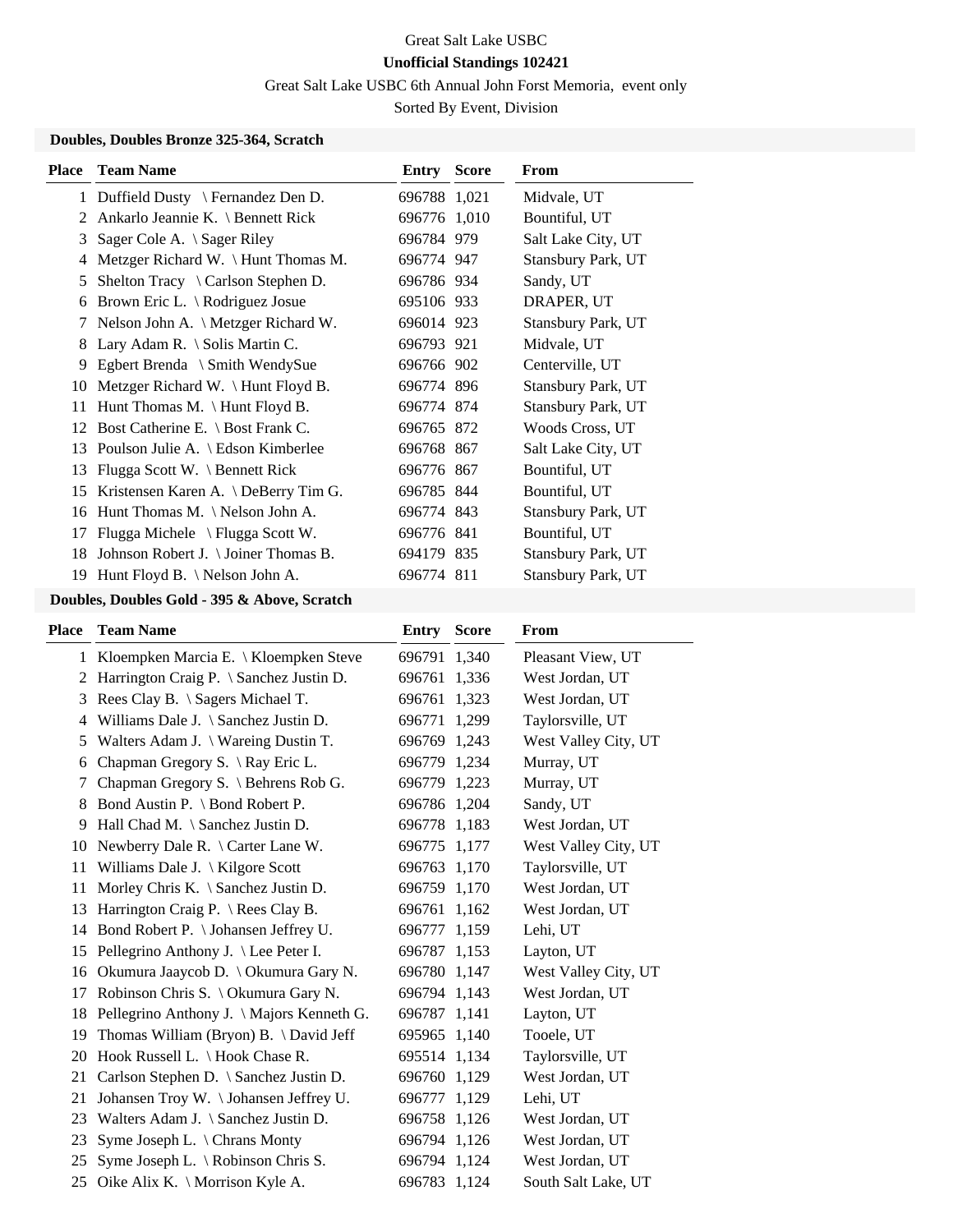## Great Salt Lake USBC **Unofficial Standings 102421**

Great Salt Lake USBC 6th Annual John Forst Memoria, event only

Sorted By Event, Division

### **Doubles, Doubles Gold - 395 & Above, Scratch**

| <b>Place</b> | <b>Team Name</b>                               | Entry        | <b>Score</b> | From                 |
|--------------|------------------------------------------------|--------------|--------------|----------------------|
| 27           | Briggs Camron R. \ Briggs Craig R.             | 696764 1,122 |              | West Jordan, UT      |
|              | 28 Williams Dale J. \ Sagers Michael T.        | 696763 1,121 |              | Taylorsville, UT     |
| 29           | Williams Dale J. $\Im$ Smith Brandon C.        | 696762 1,116 |              | Taylorsville, UT     |
| 30           | Manuel Aaron K. Jr \ Majors Kenneth G.         | 696787 1,113 |              | Layton, UT           |
| 31           | Ellefsen Curtis G. \ Funnye Erik T.            | 696795 1,111 |              | West Valley City, UT |
|              | 32 Richards Johnathan M. \ Majors Kenneth G.   | 696787 1,110 |              | Layton, UT           |
| 32           | Holcomb Aaron T. \ Draper Ron A.               | 695122 1,110 |              | West Valley City, UT |
| 34           | Hall Terrance C. $\setminus$ Connor Jeffery R. | 696781 1,108 |              | Spanish Fork, UT     |
|              | 35 Williams Dale J. \ Walters Adam J.          | 696770 1,106 |              | Taylorsville, UT     |
|              | 36 Bond Austin P. \ Carlson Stephen D.         | 696786 1,105 |              | Sandy, UT            |
| 37           | Hall Chad M. \ Calkins Rusty A.                | 696778 1,100 |              | West Jordan, UT      |
| 37           | Hall Chad M. \ Sanchez April N.                | 696778 1,100 |              | West Jordan, UT      |
| 39           | Kunkel Mindee P. \ Hall Chad M.                | 696773 1,098 |              | Sandy, UT            |
| 40           | Chrans Monty $\setminus$ Wareing Dustin T.     | 696769 1,095 |              | West Valley City, UT |
| 41           | Hill Rodney J. $\setminus$ Connor Jeffery R.   | 689104 1,093 |              | Eagle Mountain, UT   |
| 42           | Newberry Dale R. \ Okumura Gary N.             | 696780 1,081 |              | West Valley City, UT |
| 43           | Tucker Jerry D. \ Walters Adam J.              | 696769 1,080 |              | West Valley City, UT |
| 44           | Holcomb Aaron T. \ Russell Tami L.             | 695122 1,078 |              | West Valley City, UT |
| 45           | Uyeda Josh H. \ Okumura Jaaycob D.             | 696783       | 1,068        | South Salt Lake, UT  |
| 46           | Schmidt Keith A. \ Williams Dale J.            | 692762 1,067 |              | Taylorsville, UT     |
| 47           | Lim Joel C. \ Keener John W.                   | 696785 1,062 |              | Bountiful, UT        |
| 48           | Salandi Patrick J. \ Keener John W.            | 696785 1,055 |              | Bountiful, UT        |
| 49           | Nemelka Jefferson O. \ Johansen Troy W.        | 696777       | 1,036        | Lehi, UT             |
| 50           | Uyeda Josh H. \ Morrison Kyle A.               | 696783       | 1,015        | South Salt Lake, UT  |
|              | 51 Lee Peter I. \ Williams Dale J.             | 696772 993   |              | Taylorsville, UT     |
| 51           | Ray Eric L. \ Wilkinson Steve W.               | 691047 993   |              | Midvale, UT          |
| 53           | Russell Tami L. \ Carlson Stephen D.           | 696775 989   |              | West Valley City, UT |
| 54           | Briggs Scott L. $\langle$ Briggs Craig R.      | 696764 987   |              | West Jordan, UT      |
|              |                                                |              |              |                      |

## **Doubles, Doubles Iron - 324 & Under, Scratch**

| <b>Place</b>                             | <b>Team Name</b>                                    | <b>Entry Score</b> |              | From                 |
|------------------------------------------|-----------------------------------------------------|--------------------|--------------|----------------------|
|                                          | 1 Poulson Julie A. \ Green Anna M.                  | 696768 937         |              | Salt Lake City, UT   |
| 2                                        | Harsin Jassen S. \ Lary Adam R.                     | 696793 919         |              | Midvale, UT          |
| 3                                        | Nelson Maureen $\setminus$ Madrid Marnye A.         | 696757 882         |              | South Jordan, UT     |
| 4                                        | Nelson Maureen \ Pelzer Emily S.                    | 696757 873         |              | South Jordan, UT     |
| 4                                        | Nelson Maureen $\setminus$ Madrid Frank E.          | 696757 873         |              | South Jordan, UT     |
| 6                                        | Kunkel Josh R. $\{Oman Jerry J.$                    | 696789 862         |              | Murray, UT           |
| 7                                        | Flugga Michele $\setminus$ Ankarlo Jeannie K.       | 696776 840         |              | Bountiful, UT        |
| 8                                        | Edson Kimberlee $\setminus$ Walter Sherrie R.       | 696768 839         |              | Salt Lake City, UT   |
| 9                                        | Parker Andrea L. \ Howard Lance T.                  | 694338 835         |              | Bountiful, UT        |
| 10                                       | Sager Debi L. $\setminus$ Sager Andy                | 696784 817         |              | Salt Lake City, UT   |
| 11                                       | Gailey Nicholas E. $\setminus$ Gailey Jeff G.       | 696782 766         |              | Grantsville, UT      |
|                                          | 12 Gailey Nicholas E. \ Gailey David L.             | 696782 732         |              | Grantsville, UT      |
| 13                                       | White Morgan N. $\left\{\right.$ Ellefsen Curtis G. | 696795 665         |              | West Valley City, UT |
|                                          | 14 Hunt Jennifer L. \ Rowley Bailee L.              | 696774 655         |              | Stansbury Park, UT   |
| Doubles, Doubles Silver 365-394, Scratch |                                                     |                    |              |                      |
| <b>Place</b>                             | <b>Team Name</b>                                    | Entry              | <b>Score</b> | From                 |